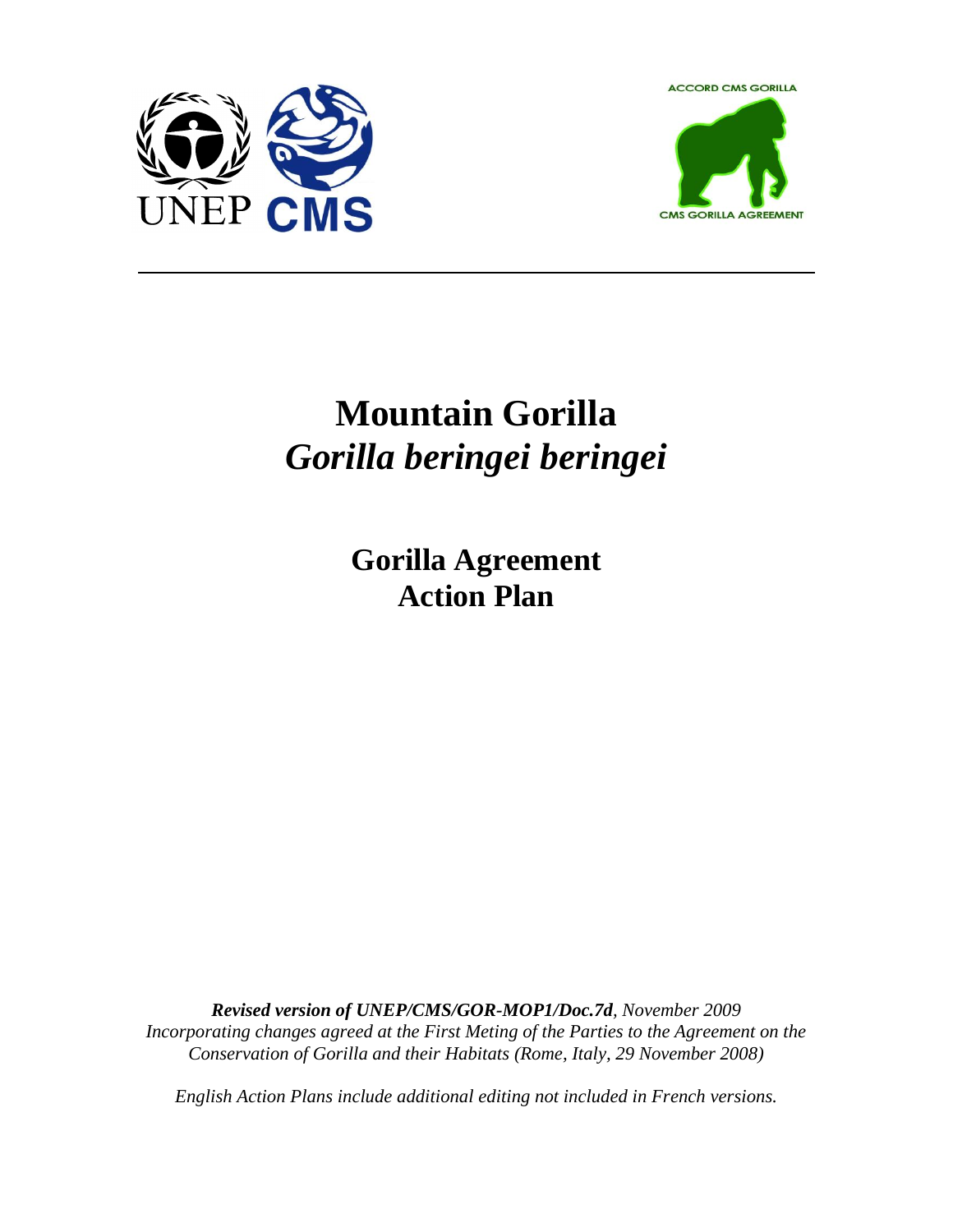## **Action Plan Mountain Gorilla (***Gorilla beringei beringei***)**

#### **Species Range**

Democratic Republic of Congo (DRC), Rwanda and Uganda.

#### **Introduction**

The Mountain Gorilla, *Gorilla beringei beringei*, occurs in two known populations within three countries, the Democratic Republic of Congo (DRC), Rwanda and Uganda. The populations live almost entirely within national parks. One of them is spread around the extinct volcanoes of the Virunga Massif (450km²), which constitute a single contiguous area of Mountain Gorilla habitat. These gorillas are protected officially within Virunga NP in DRC, Volcanoes NP in Rwanda and Mgahinga Gorilla NP in Uganda. The second population is found mainly in southwest Uganda, in Bwindi Impenetrable NP (331km²), on the border with DRC (Butynski, T.M., 2001). The two areas are separated by 25 km of farmland (Sarmiento, E.E., Butynski, T.M., Kalina, J. 1996).

The three national parks within the Virunga Massif contain most of the surviving forests in the region. These rainforests range in elevation from 2,000m to 4,500m, covering a large spectrum of different natural habitats, including various montane rainforest types, bamboo stands, as well as areas with little tree cover and abundant herbaceous vegetation (McNeilage, A. 2001). The Mountain Gorillas in the Virungas occur at altitudes from 2,000m to 3,600m, with occasional excursions as high as 4,100m, while those at Bwindi live between 1,160m and 2,600m (McNeilage, A.,2001; Butynski, T.M., 2001).

The Virungas" population of Mountain Gorillas has been studied for more than 40 years, and monitored since the 1970s, making it one the best monitored of all great ape populations. Fewer data are available on the Bwindi Mountain Gorillas' status and trends.

Data for the Virunga gorillas show a decline through the 70s and the 80s, with most reduction occurring in the DRC section (Weber, A.W., Vedder, A. 1983). A population estimate in 2000 suggested that the Virunga population was between 359-395 (Kalpers, J. Williamson, E.A., Robbins, M.M. et al., 2003). The most recent census of the Virunga gorillas recorded 380 individuals (IGCP, ICCN, ORTPN, UWA, DFGFI, ITFC, WCS, DFGFE, BRD, MGVP, MPIEVAN, 2004)

Between 12 and 17 Virunga Mountain Gorillas (5% of the population) were killed as a direct result of military activity between 1992 and 2000 (Kalpers, J. Williamson, E.A., Robbins, M.M. et al., 2003). Even with the declared end of hostilities, the forests of DRC are still used as hiding places by rebel forces, leading to continued hunting. The lowlands of the park are still inaccessible to park staff, and the status of the gorillas is unclear (Plumptre, A.J., McNeilage, A., Hall, J.S., Williamson, E.A., 2002). Ten gorillas were shot dead in 2007. It appears today that one of the main causes behind the killings is the illegal charcoal trade.

Mountain Gorillas, irrespective of threats originating from recent armed conflicts, are severely threatened by grazing and conversion of forest to agriculture, a consequence of the explosive growth of human populations in the region over the last half-century. However, despite the low numbers of gorillas and the severe threats they face, overall population numbers appear to be stable and possibly increasing slowly.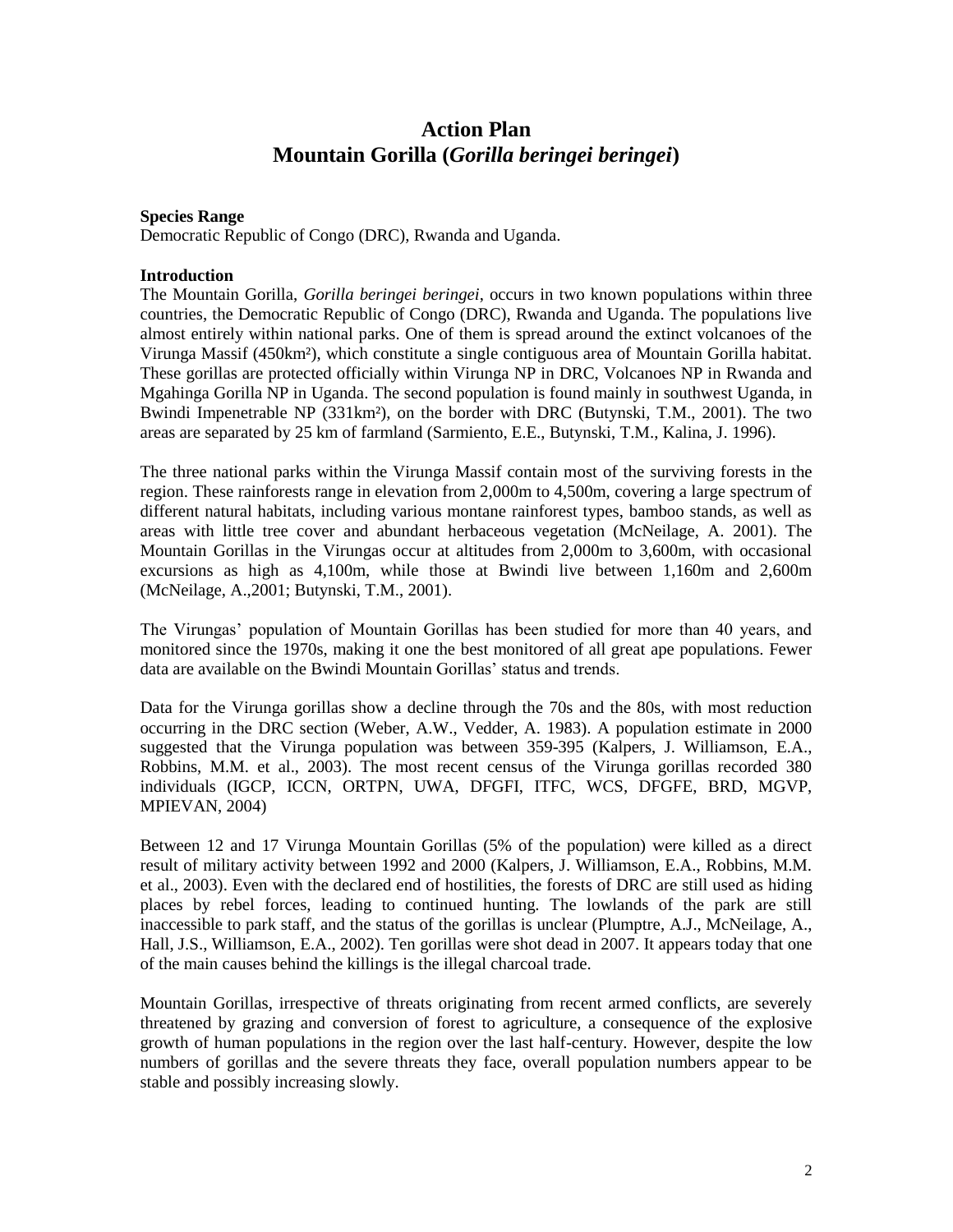#### **Transboundary Management for conservation**

On the ground, transboundary management of protected areas started effectively across the three Range States in the mid 1990s, as an informal collaboration amongst protected areas. The goal was to harmonise management approaches at field level. The *Transboundary Strategic Planning Process* for the whole of the Albertine Rift was initiated in 2001. The output from this process was "*A Framework for conservation in the Albertine Rift 2004-2030*".

A **ten-year Transboundary strategic plan** specific to the PA network was developed in 2006. The entire process was developed by the Protected Area Authorities of the three Range States, together with key partners, in particular IGCP (the International Gorilla Conservation Programme) supported by AWF (African Wildlife Foundation), WWF and Fauna and Flora International. It will be implemented with support from a variety of stakeholders including local communities, other government agencies, NGOs, community-based organisations, the private sector, international organisations, etc.

## **1. DEMOCRATIC REPUBLIC of CONGO (DRC)**

One of the three largest, and one of the two most forested countries in Africa, the Democratic Republic of Congo (DRC) has had to endure several decades of poor economic policies, bad governance and wars. It appears that the right policies are now being put in place to pave the way for a restoration of economic growth (Akitoby, B., Cinyabuguma, M., 2004).

The Mountain Gorilla population is restricted to the southern section of the Virunga NP. It is part of the larger "Virunga population", which includes the gorillas of Volcanoes NP in Rwanda, of the Mgahinga Gorilla NP in Uganda, and of the Mikeno sector of Virunga NP of DRC. In 2001, an estimated 183 Mountain Gorillas were resident in DRC, about half of the Virunga Mountain Gorilla population (Caldecott and Miles, 2005).

The range of the distinctive Bwindi population of Mountain Gorillas is largely restricted to the Uganda section of Bwindi Impenetrable NP, which however also includes part of DRC (Butynski, T.M., 2001).

## **1.1. Legislation**

#### **National**

The Ministry of Environment, Nature Conservation and Tourism is the government body in charge of nature conservation. The Nature Conservation Act Ordinance-Law 69.041, 1969 defines national parks. Law 82.002, 1982, defines faunal and game reserves and lists species for which hunting and trapping are prohibited.

There are 4 main categories of Protected Area in DRC:

- National parks (9)
- Game reserves (1)
- Forest reserves (7)
- Faunal reserves (2)

There are also areas set aside for hunting purposes and for scientific purposes. The Institut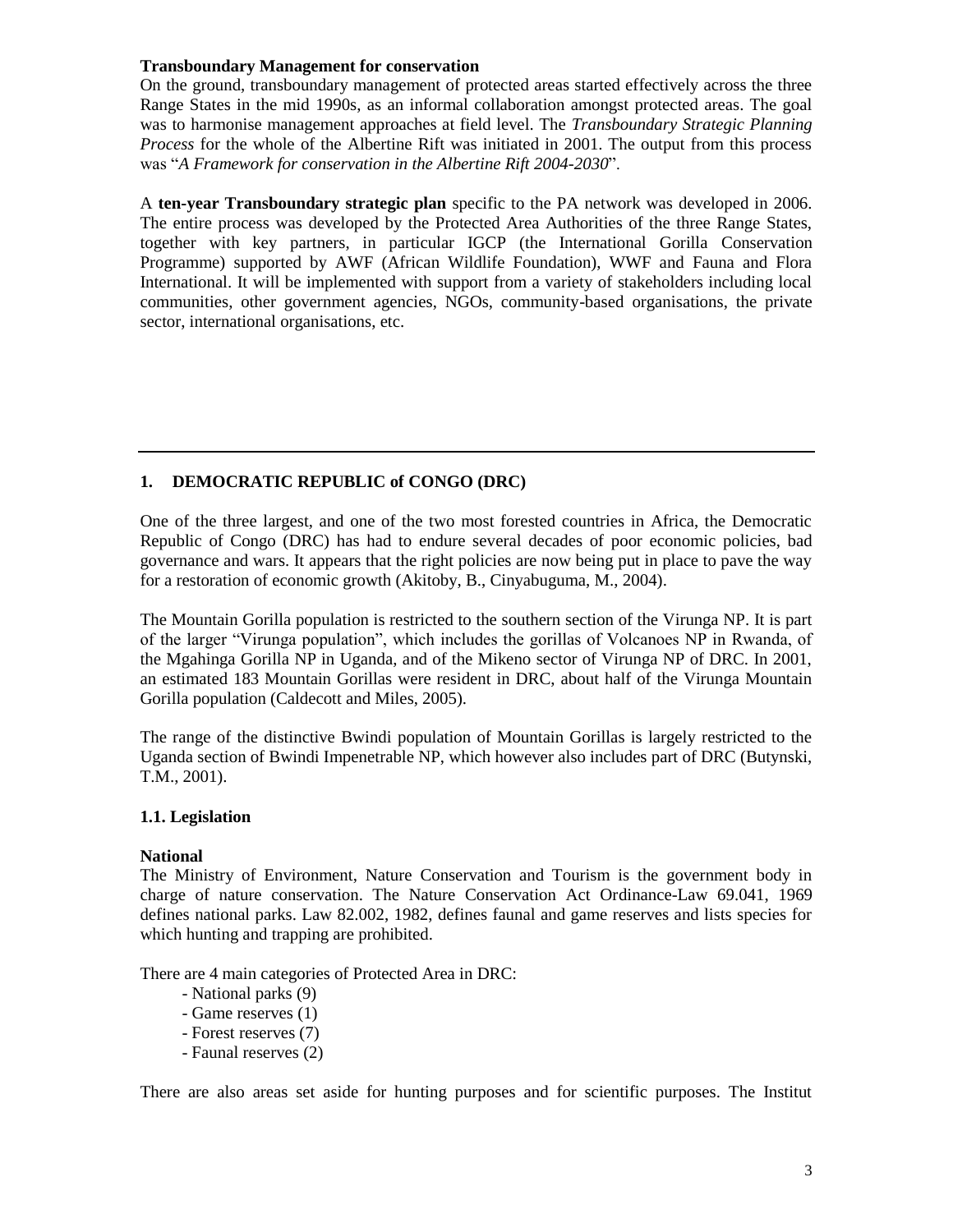Congolais pour la Conservation de la Nature (ICCN) manages all these protected areas. A Forest Code was established in 2003, under which the state owns all forests and defines legitimate uses for them. Legal mechanisms and a zoning system are to follow. There is concern regarding the fact that forest people"s rights are recognised, and there has been little civil society involvement in the formulation of this code (Caldecott and Miles, 2005). Forest exploitation taxes are very low, US\$ 0.06/ha; the World Bank estimates that 600,000 km<sup>2</sup> will be zoned as production forests. Timber extraction will be facilitated by more than US\$ 270 million in promised donors funds, equivalent to more than 5,000km unpaved roads, or more than 1,000km paved roads.

## **International**

- CMS, 1990
- CBD, 1994
- WHC, 1974
- ACCNNR, 1976
- CITES, 1976

• Trilateral Memorandum of Understanding between the Office Rwandais du Tourisme et des Parcs Nationaux (ORTPN), the Uganda Wildlife Authority, and the Institut Congolais pour la Conservation de la Nature (ICCN) on the collaborative conservation of the Central Albertine Rift Transfrontier Protected Area Network.

• CMS Gorilla Agreement, 2008

There are 5 World Heritage Sites, all five listed as WHS in Danger, due to human pressure: Virunga NP, Garamba NP, Kahuzi-Biega NP, Salonga NP, Okapi Faunal Reserve. DRC participates in UNESCO"s MAB Programme.

#### **1.2. Conservation action**

#### **Protected Areas of importance to Mountain Gorilla conservation:**

• The **Virunga NP** (7,900 km<sup>2</sup>), ranges in altitude from 800m to over 5,100m, and therefore contains non-forested habitats at lower and higher elevations. The NP is administered in 4 sectors, and gorillas occur only in the southern sector. The park contains several types of forested and non-forested habitats, the most widespread being the *Hagenia abyssinica* forest and *Hypericum revolutum* woodland, with a dense herbaceous and sometime grassy understorey (Watts, 1998).

A large number of international, national and local Non Governmental Organisations (NGOs), Inter-Governmental Organisations (IGOs) as well as national authorities have been involved in various gorilla and ape action plans, conservation initiatives and programmes, which deal with a range of issues. Some of the main activities are described below but there are countless others.

• The International Gorilla Conservation Programme was formed in 1991, by three international conservation organisations and three protected area authorities: the African Wildlife Foundation (AWF), Fauna and Flora International (FFI) and the World Wide Fund for Nature (WWF); the Institut Congolais pour la Conservation de la Nature (ICCN), the Office Rwandais de Tourisme et des Parcs Nationaux (ORTPN) and the Uganda Wildlife Authority (UWA). Its goal is the sustainable conservation of Mountain Gorillas and their habitats. It aims to strengthen conservation of mountain gorillas in the Democratic Republic of the Congo, Uganda, and Rwanda, to develop a regional approach to Mountain Gorilla conservation, and to increase cooperation between the protected area authorities of the three range states. This project has been successful in protecting gorillas in the Virunga range, despite civil unrest and other setbacks. The IGCP has run a number of projects and is involved in population censuses. It works with national institutions and agencies to support conservation efforts, strengthen resources and build capacity. The International Gorilla Conservation Programme in conjunction with the Congolese park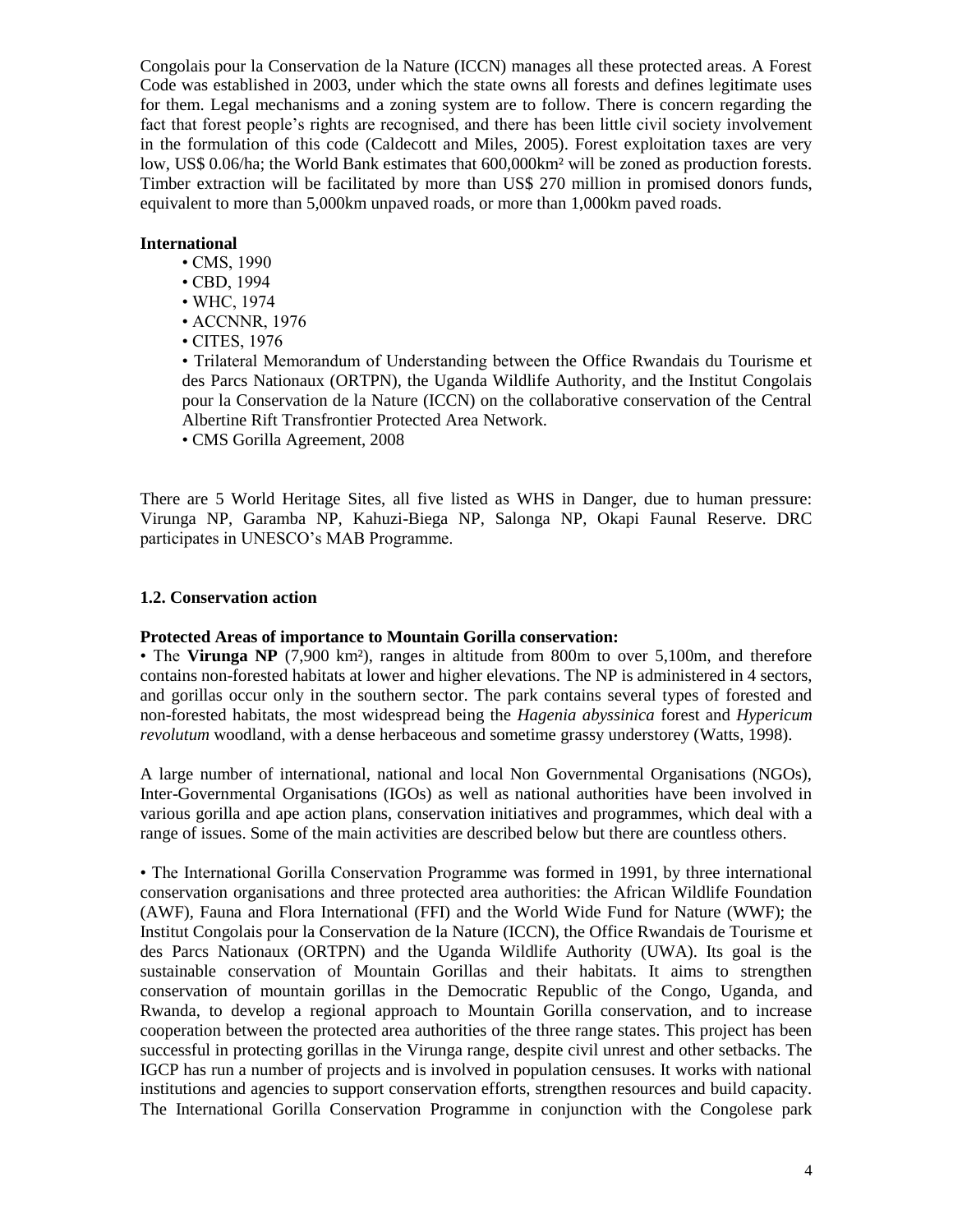authorities has undertaken the Ranger-based Monitoring Programme (RBM), which acts as a tool for the rangers to collect information, which in turn helps to inform park management decisions.

• The Great Apes Survival Project (GRASP) is an ambitious project of UNEP and UNESCO in collaboration with a whole range of partners which aims to lift the threat of imminent extinction faced by gorillas, chimpanzees (*Pan troglodytes*), Bonobos (*Pan paniscus)*, and orangutans (*Pongo spp*.) (GRASP, 2003). GRASP develops Great Ape Survival Plans (GASPs), raise funds to implement plans and develop a global strategy to co-ordinate efforts. In addition, an Atlas of Great Apes is being produced to provide up-to-date information on the distribution status and conservation of the great apes.

• "Open Initiative" has been established by UNESCO and all international space agencies, to assist developing countries in the monitoring of world heritage sites through satellite images. A pilot project will use satellite images to provide assessment of the changes to land cover over the last ten years – "Surveillance of Gorilla Habitat" project will focus on four existing or proposed World Heritage sites in the Albertine Rift covering border areas of DRC, Rwanda and Uganda simple but accurate maps should be the main output of this project (UNEP, 2002).

• Other projects include that of a computer simulation of the Virungas Mountains as a virtual reserve, which is being developed for the Dian Fossey Gorilla Fund International. It aims to plot the gorillas" movements through the virtual reserve, to show habitat preferences, to deduce the carrying capacity of the reserve and assist in the management of the national parks for the conservation of the Mountain Gorilla (Whitfield, 2002). It will also help keep track of human activities such as poaching and farming (Whitfield, 2002).

• In Virunga National Park, an "integral conservation policy" has been in operation for over 50 years whereby savanna fires, which maintain the fire-climax vegetation, are managed by the park authorities (UNEP-WCMC, 2003b). WWF is operating a Virunga Environmental Programme to raise awareness among communities of the value of conservation (WWF, 2002). Although its activities have been disrupted on several occasions due to civil unrest, more than a million tree seedlings were planted in 1996 with the help of the United Nations High Commission for refugees (UNEP-WCMC and WWF, 2001).

• Ecotourism and Mountain Gorilla viewing have generated important revenues: 2,800 tourists visited the Virunga NP between 1986 and 1990, who between them spent US\$ 250.000 (Wilkie, D.S., Carpenter, J.F.1999). However, for the last decade, wars have considerably slowed things down, and the slaughter of the habituated gorilla group in the park is a major setback (Caldecott and Miles, 2005).

• The Gorilla Organization works to alleviate the pressure on the Virunga National Park by supporting the local communities and providing alternative resources. This includes the Tujitegemee rural microcredit scheme operating in Rutshuru Territory, the construction of water cisterns and fuel-efficient stoves with the local partner organisation AIDE-Kivu and socioeconomic support of the indigenous Bambuti communities with AIMPO. It also runs an extensive education campaign from its resource centre in Goma that includes airing environmental radio broadcasts, screening wildlife documentaries to wide audiences (as an implementing partner of the Great Apes Film Initiative) and sponsoring an environmental magazine (Kivu Safari).

## **Research**

Mountain Gorillas have been studied extensively, and research is continuing, despite a number of setbacks due to armed conflict. A number of the programmes and initiatives described in the previous section have or will have research components as an integral part of conservation actions and efforts. However, a number of other research activities are also being conducted. In addition, studies such as research into gorilla taxonomy, which are in progress, may have serious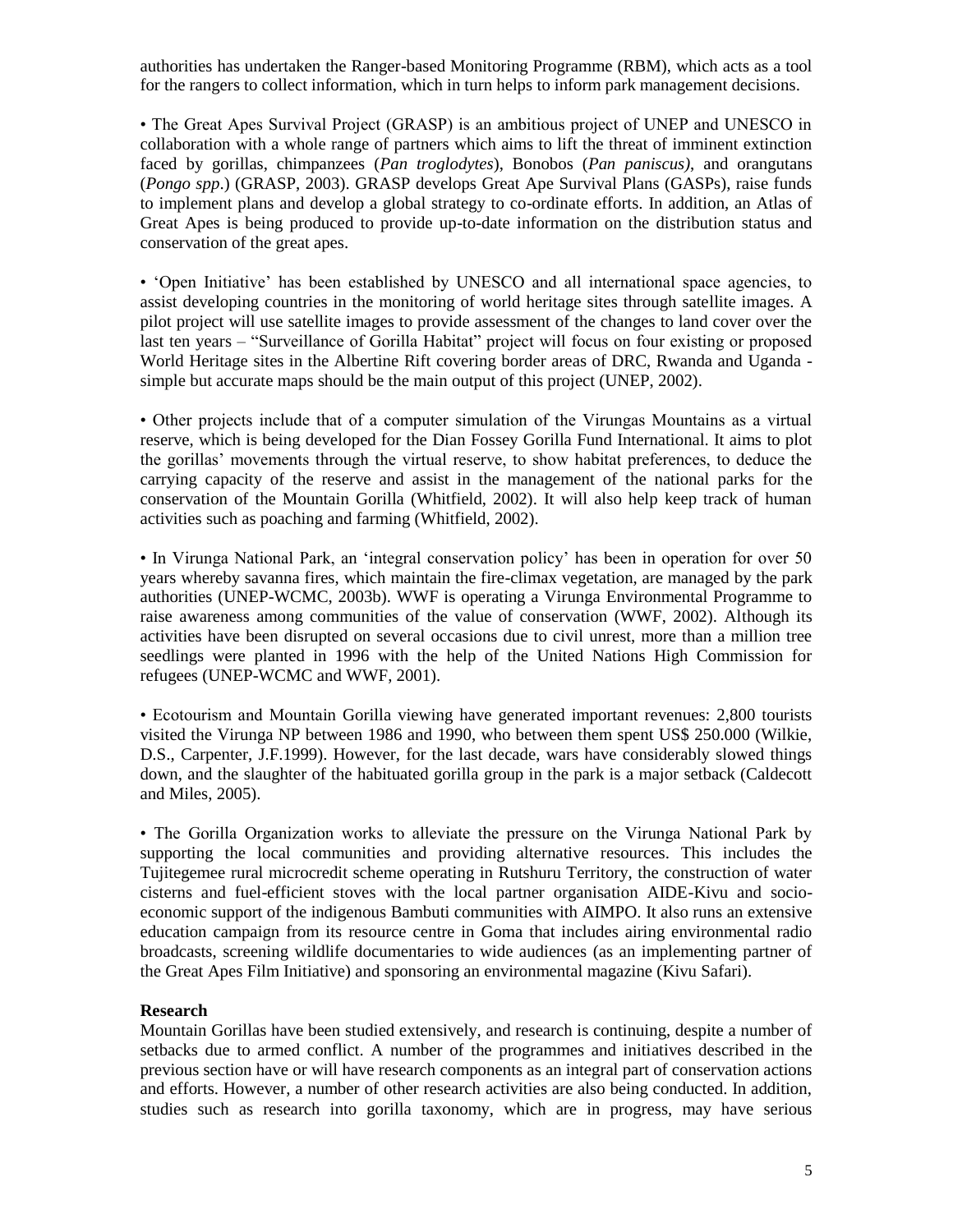implications for gorilla conservation, particularly in the light that the Bwindi gorillas may be genetically distinct from the Mountain Gorillas of the Virungas, as suggested by Sarmiento et al., (1996).

Virunga National Park was set up primarily for scientific research during Belgian colonial rule and much detailed work was carried out on specific taxa, from insects to mammals, particularly in the 1930s and 1950s (UNEP-WCMC, 2003b). IUCN/WWF Project 1941 aims to carry out a survey of the status of the gorilla and provide necessary data for their improved preservation and protection of their habitat.

## **1.3. Needs and recommended priority actions**

Overwhelming and immediate priorities for gorilla conservation are:

## **Nationally***:*

From: GRASP 2002 Kinshasa workshop, and NGASP, Trilatéral RDC/Uganda/Rwanda Agreement (January 2004).

## **Policy and legislation**

The Mountain Gorilla is a protected species in all its Range States, and so enforcement of existing legislation and provision of adequate staff and resources is essential, particularly in the face of lack of funds and inaccessibility. Enforcement of existing legislation needs to be strengthened.

• Improvement of the already existing legislation and of its enforcement.

• Tourism to be adequately regulated to ensure it is sustainable, and that disturbance and threats to the gorillas are minimal.

• Ensure that moneys generated from gorilla tourism are invested in local communities and in gorilla conservation.

• Policies to ensure the sustainable use of all natural resources should be developed which should minimize damage to gorilla habitat.

• Standards to be developed in a way that minimizes the opportunities for disease transmission from humans to gorillas; could include a health education programme for local residents, good hygiene and waste disposal practice by researchers, tourists and officials in contact with gorillas.

• Complementary policy and legislation in range states to be developed and transboundary agreements made and implemented.

• Strengthen the capacity of ICCN, of the wildlife resources and hunting division (MECNEF), as well as of managers of community reserves and sanctuaries, to gradually sensitize and empower local communities and the general public to the survival of Mountain Gorillas.

• All range States to be encouraged to participate in intergovernmental agreements such as CBD, and with FAO.

## **Species and habitat protection**

Even though almost all Mountain Gorillas live within protected areas, there are a number of issues that need to be taken into consideration to ensure adequate protection of *Gorilla beringei beringei* and its habitat. These include:

- Ensure that there is no further encroachment of agriculture into national parks.
- The effectiveness of protected areas to be strengthened and any ongoing illegal activities should be stopped.
- Rebuild and mitigate damage caused in gorilla habitat as a result of conflict and war.

• Species legislation in each country to be reviewed to ensure that adequate protection is provided.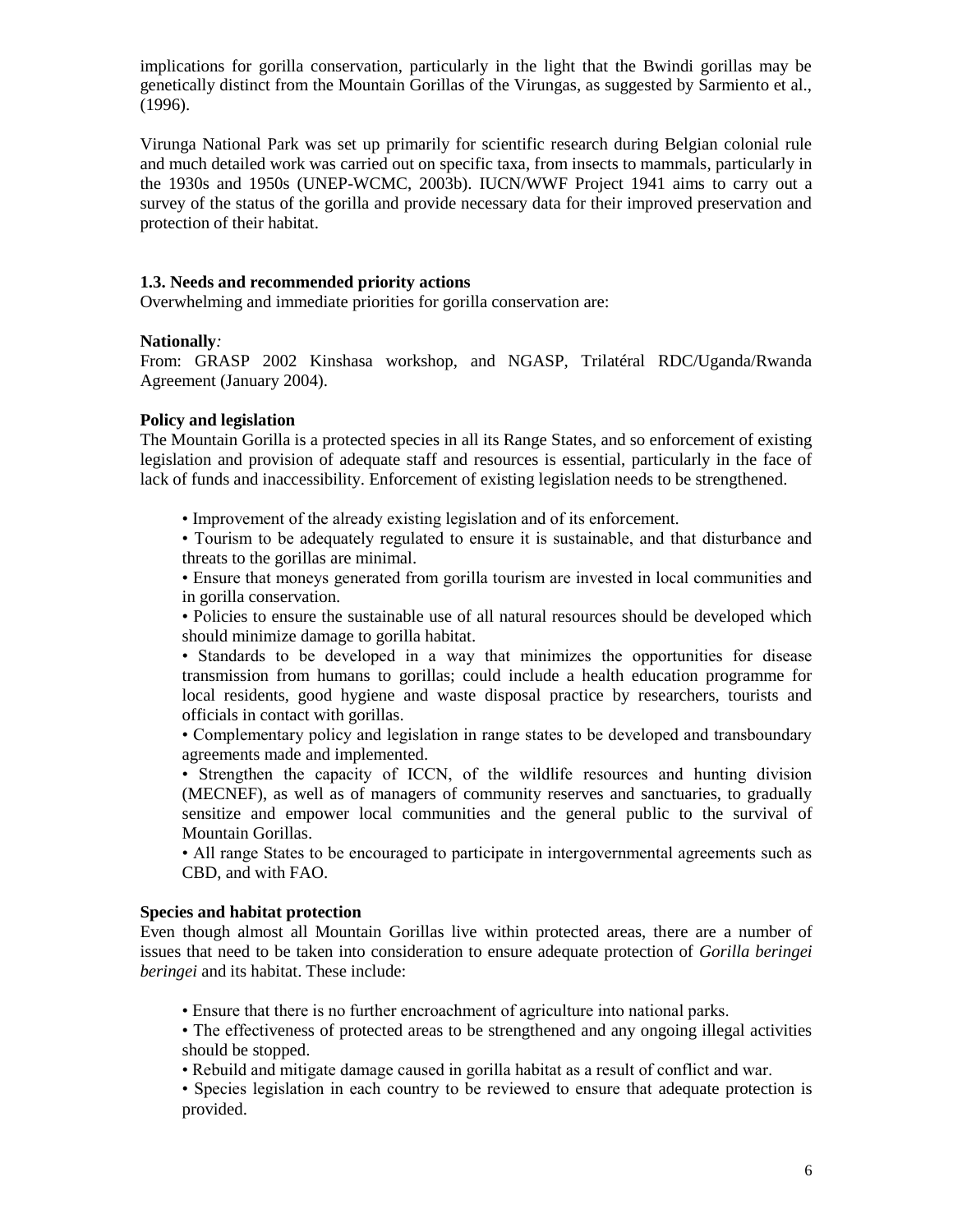- Sufficient staff to be employed to ensure adequate protection from poaching and hunting, to regulate tourism and manage gorilla habitat.
- Gorilla Action Survival Plans to be developed by all national authorities.

## **Monitoring and research**

There are a number of areas that need further research in order to ensure effective and appropriate conservation management. These include:

• Mountain Gorilla taxonomy needs to be clarified to ensure effective conservation and management of the species and subspecies.

• The impact of selective logging, harvesting resources and agricultural encroachment in gorilla habitat should be assessed.

• Continued monitoring of the population numbers and status should be ensured.

• The impacts of tourism, including the risk of transfer of parasites and disease from humans to gorillas should be assessed.

• An invasive species eradication programme of exotic plants in the gorillas' natural habitat should be set up.

• The PNVA and implementation of correcting measures should be subject to continuous follow-up if appropriate.

## **Public awareness and training**

• Community conservation projects and sustainable use projects in the management of gorilla habitat and gorilla tourism should be developed.

• Developed countries and aid agencies should be encouraged to support conservation initiatives for the Mountain Gorilla.

#### **Community development**

• Contribution of measures of Mountain Gorilla preservation to economic development by reducing local human populations' poverty near the sanctuaries and reserves, in cooperation with the private sector and bilateral, multilateral partners. Community development projects will be promoted, especially road planning, school expansion, health centres and waterworks, water cisterns, fuel-efficient stoves and general support for alternative activities generating money.

• Establish and reinforce existing micro-credit systems allowing in particular, fuel-efficient energy stoves to be promoted, agro-forestry to be developed, and local craftsmen's work, modern ways of beekeeping to be promoted.

• Encourage the local communities to take part in the management of the reserves and sanctuaries with the support of the private forestry and mining sectors and of the internal and external development partners.

• Develop progressively a "gorilla-centred" tourism respecting their health, security and tranquillity.

• Setting up a health protection and a warning-and-quick response system to counter the epidemic, mores specifically Ebola type.

• Analysis and promotion of cultural customs and traditions beneficial to gorilla preservation.

• Translate the legal wordings for the preservation of gorillas into local languages.

## **Long-term financing**

• Consider and put in place a long-term financing system allowing national and local NGOs involved in the preservation of the Mountain Gorillas and their habitats to be supported.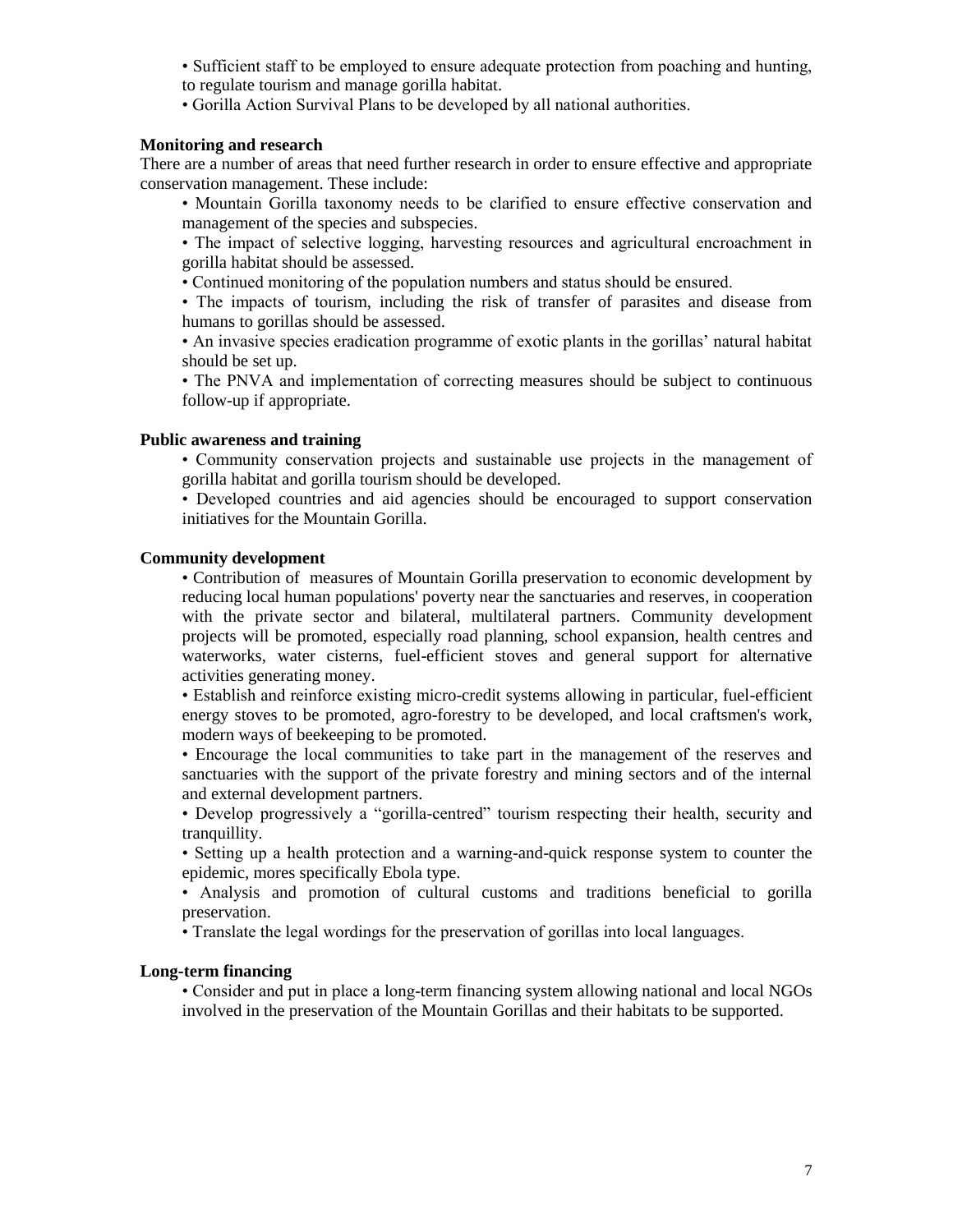## **2. RWANDA**

The Mountain Gorilla occurs in the Volcanoes NP, in the north-western part of the country (part of the larger "Virunga population", which includes the gorillas of Volcanoes NP in Rwanda, of the Mgahinga Gorilla NP in Uganda, and of the Virunga NP of DRC).

## **2.1. Legislation**

## **National**

Gorillas are fully protected by law. The Ministry of Lands, Environment, Forestry, Water and Natural Resources (MINITERE), and in particular the Department of the Environment (DoE) is responsible for biodiversity conservation. Ordinance 18/6/73, modified by Law Decree 26/4/1973 and Law 34/2000, established the Office of Tourism and National Parks (ORTPN), and governs the creation and management of PA. Forestry matters are governed by Law 47/1988.

## **International**

- CMS, 2005
- CBD, 1996
- WHC, 2000
- ACCNNR, 1979
- CITES, 1980

• Trilateral Memorandum of Understanding between the Office Rwandais du Tourisme et des Parcs Nationaux (ORTPN), the Uganda Wildlife Authority, and the Institut Congolais pour la Conservation de la Nature (ICCN) on the collaborative conservation of the Central Albertine Rift Transfrontier Protected Area Network.

• CMS Gorilla Agreement, 2008

Rwanda participates in UNESCO"s MAB Programme, and has one Biosphere Reserve, the Volcanoes National Park.

## **2.2. Conservation action**

## **Protected Areas of importance to Gorillas conservation:**

Volcanoes NP (160km²) ranges in altitude from 2,400m to 4,507m. Of the total gorilla population in the Virunga Massif estimated at 380 in 2003, about a third are estimated to be resident in Rwanda.

A large number of international, national and local Non-Governmental Organisations (NGOs), Inter-Governmental Organisations (IGOs) as well as national authorities have been involved in various gorilla and ape action plans, conservation initiatives and programmes, which deal with a range of issues. Some of the main activities are described below but there are countless others.

• The Volcanoes National Park has a research zone, a tourism zone and a strict reserve zone but it does not have a buffer zone. A management plan for the park has been developed. The Mountain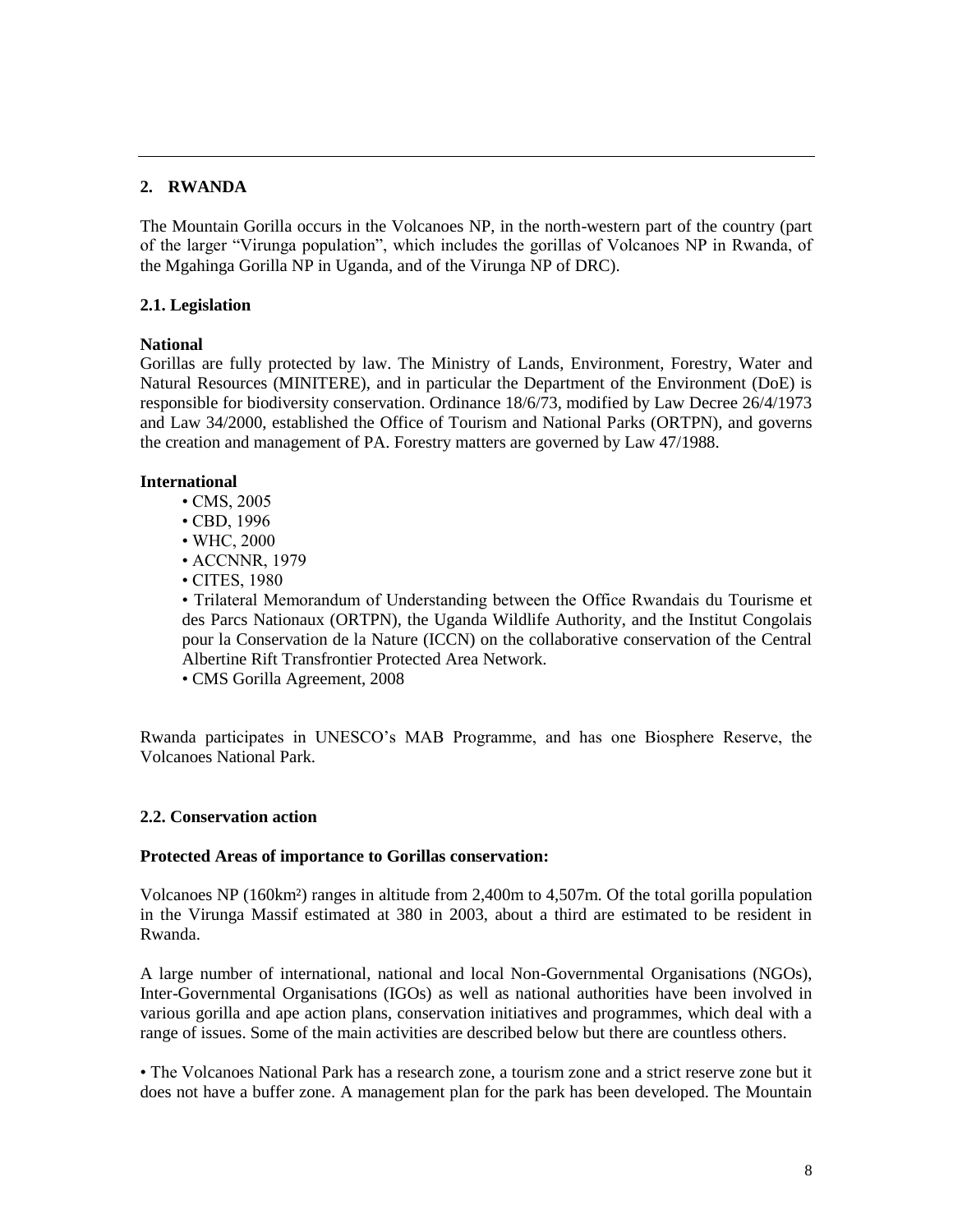Gorilla Project was involved in habituating four gorilla families to the presence of humans so that visitors can be guaranteed close-up views, and it is jointly financed by the African Wildlife Foundation (AWF), Flora and Fauna International (FFI), Peoples Trust for Endangered Species (PTEF) and WWF who have worked to improve tourism so as to achieve economic independence for the park (UNEP-WCMC, 2003c).

• IGCP, the International Gorilla Conservation Programme was formed in 1991, by three international conservation organisations and three protected area authorities: the African Wildlife Foundation (AWF), Fauna and Flora International (FFI) and WWF; the Institut Congolais pour la Conservation de la Nature (ICCN), the Office Rwandais du Tourisme et des Parcs Nationaux (ORTPN) and the Uganda Wildlife Authority (UWA). Its goal is the sustainable conservation of Mountain Gorillas and their habitats. It aims to strengthen conservation of Mountain Gorillas in the DRC, Uganda, and Rwanda, to develop a regional approach to Mountain Gorilla conservation, and to increase cooperation between the protected area authorities of the three Mountain Gorilla range states. This project has been successful in protecting Mountain Gorillas in the Virunga range, despite civil unrest and other setbacks. The IGCP has run a number of projects and is involved in population censuses. It works with national institutions and agencies to support conservation efforts, strengthen resources and build capacity.

• The Great Apes Survival Project (GRASP) is an ambitious project of UNEP and UNESCO in collaboration with a whole range of partners which aims to lift the threat of imminent extinction faced by gorillas, chimpanzees (*Pan troglodytes*), Bonobos (*Pan paniscus*) and orangutans (*Pongo* spp.) (GRASP, 2003). GRASP will develop Great Ape Survival Plans (GASPs) for some of the species, raise funds to implement plans and develop a global strategy to co-ordinate efforts. In addition, an Atlas of Great Apes is being produced to provide up to-date information on the distribution status and conservation of the great apes, including the Mountain Gorilla.

• Gorilla based tourism has been very successful, and has generated very substantial revenues to the country. It is seen as a key tool in protecting forest conservation areas in Rwanda. Tourism in the Volcanoes NP provided Rwanda around US\$ 0.5-1.0 million in 1990. Tourism was disrupted as a result of the conflict in the area, but is now increasing again. Fees were increased in 2004 to US\$ 350 per tourist per hour contact time with gorillas. The income is spent on protecting the park, and in local development projects (Jonkman, J.,2004).

• The Gorilla Organization works to alleviate the pressure on the Volcanoes National Park by supporting the local communities and providing alternative resources. This includes the construction of water cisterns (with local partner ARASI); socio-economic support of the indigenous Batwa communities (with AIMPO); training in sustainable organic agriculture that includes tree-planting; the the provision of firewood-saving stoves (with the Imbaraga Farmers Union); and establishing a rural microcredit scheme (with Duterimbere). The organisation runs an extensive education campaign from its resource centre in Ruhengeri that includes support of wildlife clubs in primary and secondary schools (with VWC).

## **Research**

The extensive work and research that has been conducted in and from Karisoke Research Centre has contributed vast amounts of knowledge to assist gorilla conservation. The Karisoke Research Centre has a resident director, research scientists, about 15 trackers and camp staff. In addition, in 1978, a Veterinary Centre was established in the Virungas to monitor the health of the gorillas, in particular in response to habituation and increasing contact with humans. However, the work of both these institutions has been severely disrupted as a result of the conflict in the area.

Intensive research on the Mountain Gorilla and its habitat has been carried out for the past 25 years, including a census in 1980 funded by WWF and New York Zoological Society. Populations have been monitored from the Karisoke Research Centre in the Virunga Volcano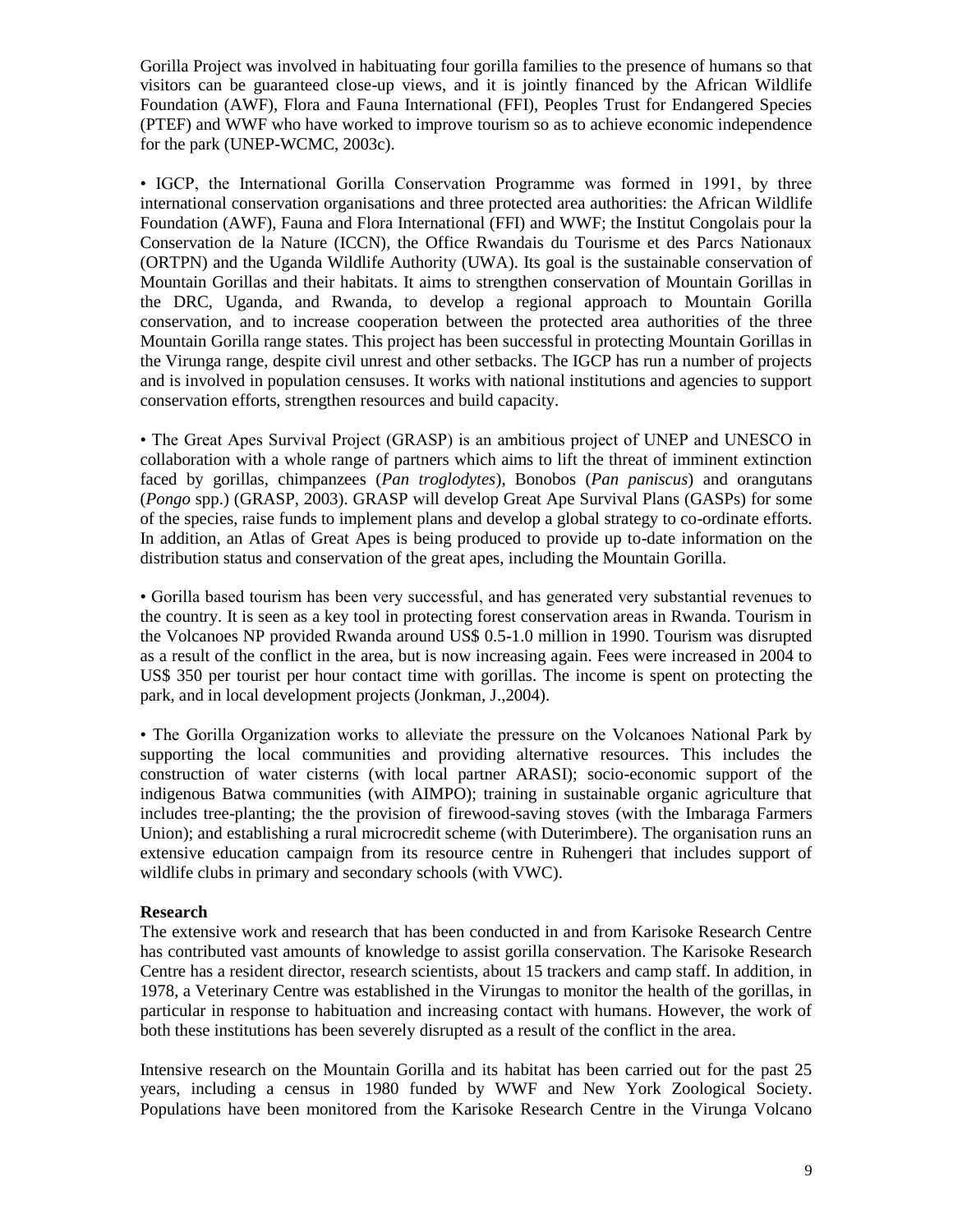region of north-western Rwanda and eastern DRC since 1967. This research has involved the collection of valuable population data and long- and short-term census studies (e.g. Robbins, 1995), studies on social structures (e.g. Robbins, 1996), group dynamics (e.g. Sicotte, 1995), feeding behaviour and habitat use (e.g. Byrne and Byrne, 1993; Watts, 1998) and reproduction (Robbins, 1999).

## **2.3. Needs and recommended priority actions:**

Overwhelming and immediate priorities for gorilla conservation are:

## **Nationally:**

From: GRASP 2002 Kinshasa workshop, NGASP, Trilatéral RDC/Uganda/Rwanda Agreement (January 2004).

## **Policy and legislation**

The Mountain Gorilla is a protected species in all its three Range States, and so enforcement of existing legislation and provision of adequate staff and resources is essential, particularly in the face of lack of funds and inaccessibility.

• Enforcement of existing legislation needs to be strengthened.

• Tourism must be adequately regulated to ensure it is sustainable, and that disturbance and threats to the gorillas are minimal.

• It should be ensured that moneys generated from gorilla tourism are invested in local communities and in gorilla conservation.

• Policies to ensure the sustainable use of all natural resources should be developed which should minimise damage to gorilla habitat.

• Standards should be developed which minimise the opportunities for disease transmission from humans to gorillas, which could include a health education programme for local residents, good hygiene and waste disposal practice by researchers, tourists and officials in contact with gorillas.

• Complementary policy and legislation in range states should be developed and transboundary agreements made and implemented.

• All range States should be encouraged to participate in intergovernmental agreements such as the CBD, and with FAO.

## **Species and habitat protection**

Even though most Mountain Gorillas live within boundaries of protected areas, there are a number of areas that need consideration to ensure adequate protection of *Gorilla gorilla beringei* and its habitat. These include:

• Ensure that there is no further encroachment of agriculture into national parks.

• The effectiveness of protected areas should be strengthened and any illegal activities should be stopped.

• Rebuild and mitigate damage caused in gorilla habitat as a result of conflict and war.

• Species legislation in each country should be reviewed to ensure that adequate protection is provided to the Mountain Gorillas.

• Sufficient staff should be employed to ensure adequate protection from poaching and hunting, to regulate tourism and to manage gorilla habitat.

- Gorilla Action Survival Plans should be developed by all national authorities.
- Improve transboundary collaboration.
- Create buffer zones around the Volcanoes National Park.
- Elaborate a viable financing plan for the Volcanoes National Park.
- Improve effectiveness and coordination of anti-poaching patrols (International and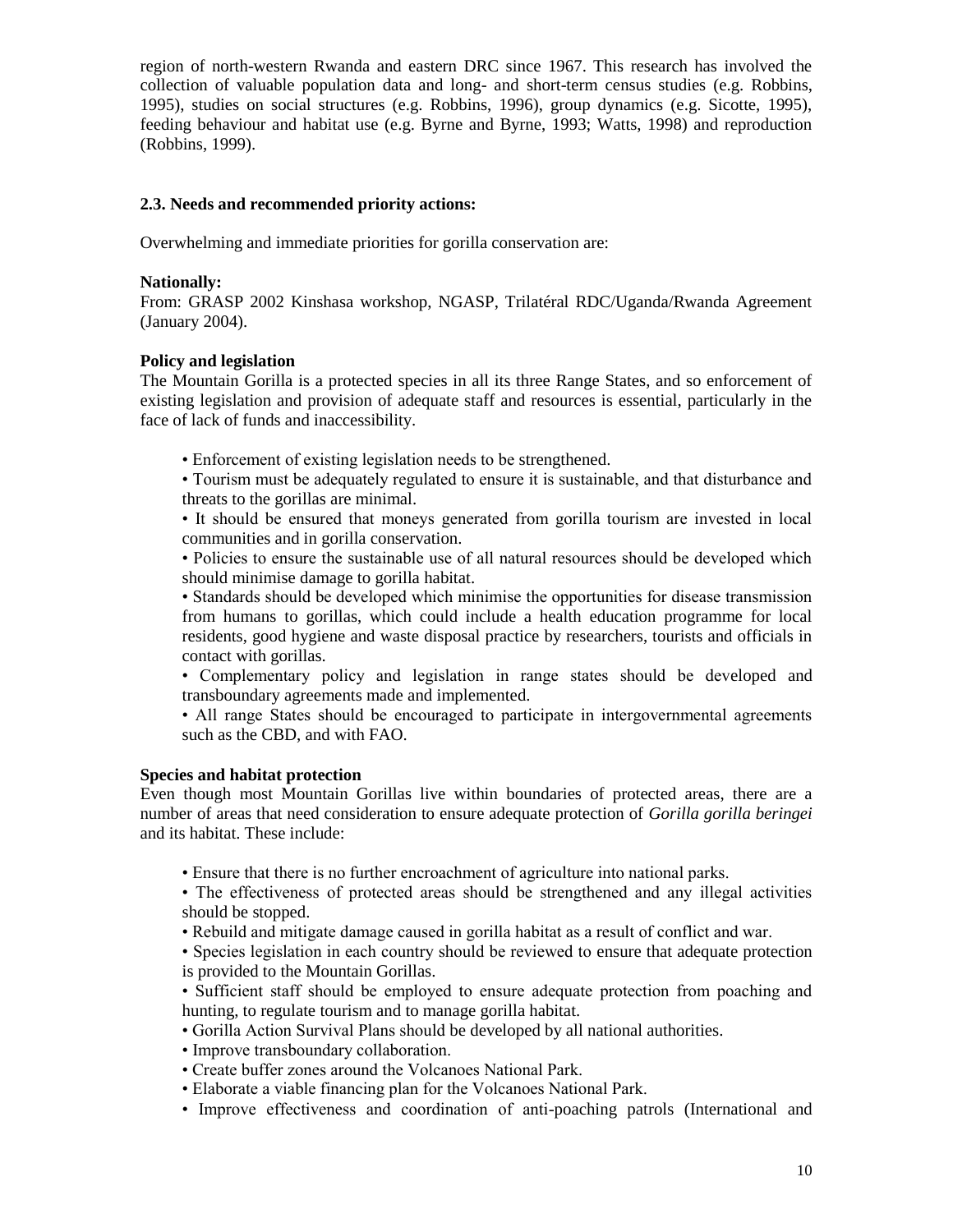regional level)

• Develop Volcanoes NP plan of operations.

## **Monitoring and research**

There are a number of areas that need further research in order to ensure effective and appropriate conservation management. These include:

• Mountain Gorilla taxonomy needs to be clarified to ensure effective conservation and management of the species and subspecies.

• The impact of selective logging, resource harvesting and agricultural encroachment in gorilla habitat should be assessed.

• Continued monitoring of the population numbers and status should be ensured.

• The impacts of tourism, including the risk of transfer of parasites and disease from humans to gorillas should be assessed.

• The carrying capacity of the gorilla"s habitats and the influence of climatic changes on it should be estimated.

## **Public awareness and training**

• Community conservation projects and sustainable use projects in the management of gorilla habitat and gorilla tourism to be developed.

• Developed countries and aid agencies to be encouraged to support conservation initiatives for the Mountain Gorilla.

• Environment education programmes and public awareness to be improved.

• Make films/documentaries on the preservation.

• Organise meetings and debates in order to collaborate with the political and military authorities.

• Create tombolas for social tourism promotion (allowing locals to visit gorillas at an affordable price)

• Create a promotional season for gorillas.

## **Community development**

• Contribution of measures of Mountain Gorilla preservation to economic development by reducing local populations" poverty near the sanctuaries and reserves, in cooperation with the private sector and bilateral, multilateral partners. Community development projects will be promoted, especially road planning, school expansion, health centres and waterworks, and support for alternative activities generating money.

• Establish a micro-credit system allowing the promotion in particular, of efficient energy stoves, the development of agro-forestry, and the promotion of local craftsmen's work and of modern ways of beekeeping.

• Volcanoes National Park (VNP) environmental economy survey.

• Encourage the local communities to take part in reserve and sanctuary management with the support of the private forest and mining sectors and of the partners of the internal and external development.

• Progressively develop a "Gorillas" vision tourism, respecting their health and quiet.

• Put a health protection system in place, and a quick response warning system to counter epidemics, and more especially the Ebola kind.

• Create a health insurance fund for the human populations of the VNP surroundings.

• Veterinary care support for the farms around VNP, intensive animal husbandry system support.

• Garbage collection inside the park.

• Analysis and promotion of cultural customs and traditions helping the gorilla"s preservation.

• Translate the legal wordings for the preservation of gorillas into the local language (Kinyarwanda).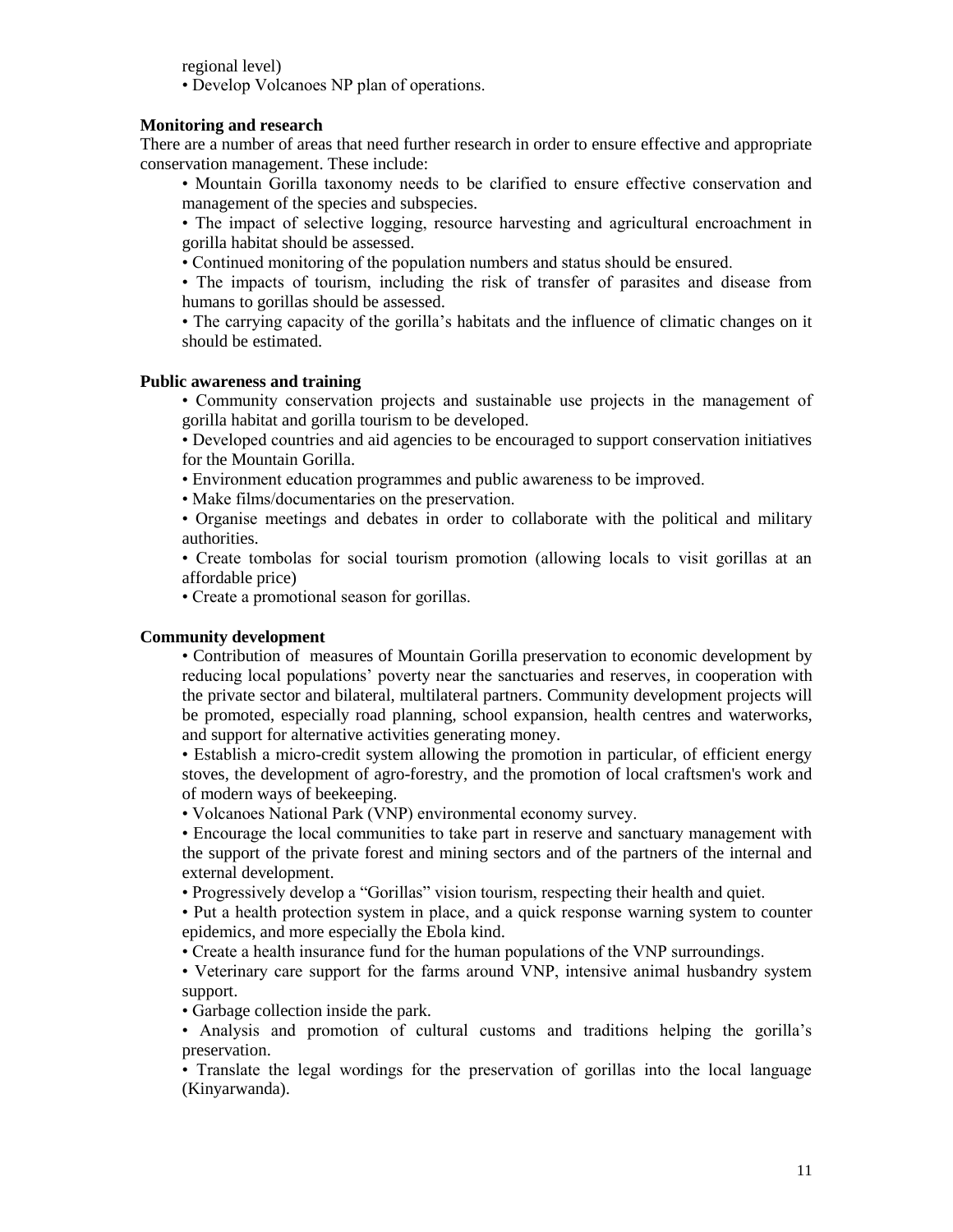#### **Long-term financing**

• Consider and put in place a long-term financing system, allowing to support national and local NGOs involved in the preservation of Mountain Gorillas and their habitats.

## **3. UGANDA**

The Republic of Uganda lies on the Equator, between the Rift Valley and the northern and western shores of Lake Victoria. Mountain Gorillas occur in two localities, in Mgahinga Gorilla National Park, in the Virunga Massif, at the southeast extreme of the country, on the border with the Democratic Republic of the Congo (DRC) and Rwanda, and in Bwindi Impenetrable NP, only about 25km further north.

#### **3.1. Legislation**

#### **National**

The Mountain Gorilla is fully protected in Uganda, with a very comprehensive legislation in place on biodiversity conservation in general, and on the conservation of Mountain Gorilla in particular.

#### **International**

- CMS, 2000
- CBD, 1993
- WHC, 1987
- ACCNNR, 1977
- CITES, 1991

• Trilateral Memorandum of Understanding between the Office Rwandais du Tourisme et des Parcs Nationaux (ORTPN), the Uganda Wildlife Authority, and the Institut Congolais pour la Conservation de la Nature (ICCN) on the collaborative conservation of the Central Albertine Rift Transfrontier Protected Area Network.

Two World Heritage Sites have been listed, Ruwenzori Mountains NP and Bwindi Impenetrable NP. Uganda participates in UNESCO"s MAB Programme, and Queen Elizabeth NP has been designated as a Biosphere Reserve.

#### **3.2. Conservation action**

Protected Areas of importance to Mountain Gorilla conservation:

• The **Mgahinga Gorilla NP** is Uganda's smallest NP, with 33.7 km². It ranges in altitude from around 2,400m to 4,127m, and is located in the southwest of the country, on the border with DRC and Rwanda. The park was established specifically for the conservation of the Mountain Gorilla in 1991. Before that, it was a designated but unprotected reserve. The major threat facing the NP has been habitat loss due to human population growth. The open woodland, once a favoured gorilla habitat, was completely settled prior to 1991. Settlers were evicted, and the habitats are regenerating.

• The **Bwindi Impenetrable National Park**, where the second Mountain Gorilla population occurs, covers an area of 331 km², and is located in the Kigezi Highlands of southwest Uganda, on the edge of the Albertine Rift Valley, and bordering DRC to the west. Some of these gorillas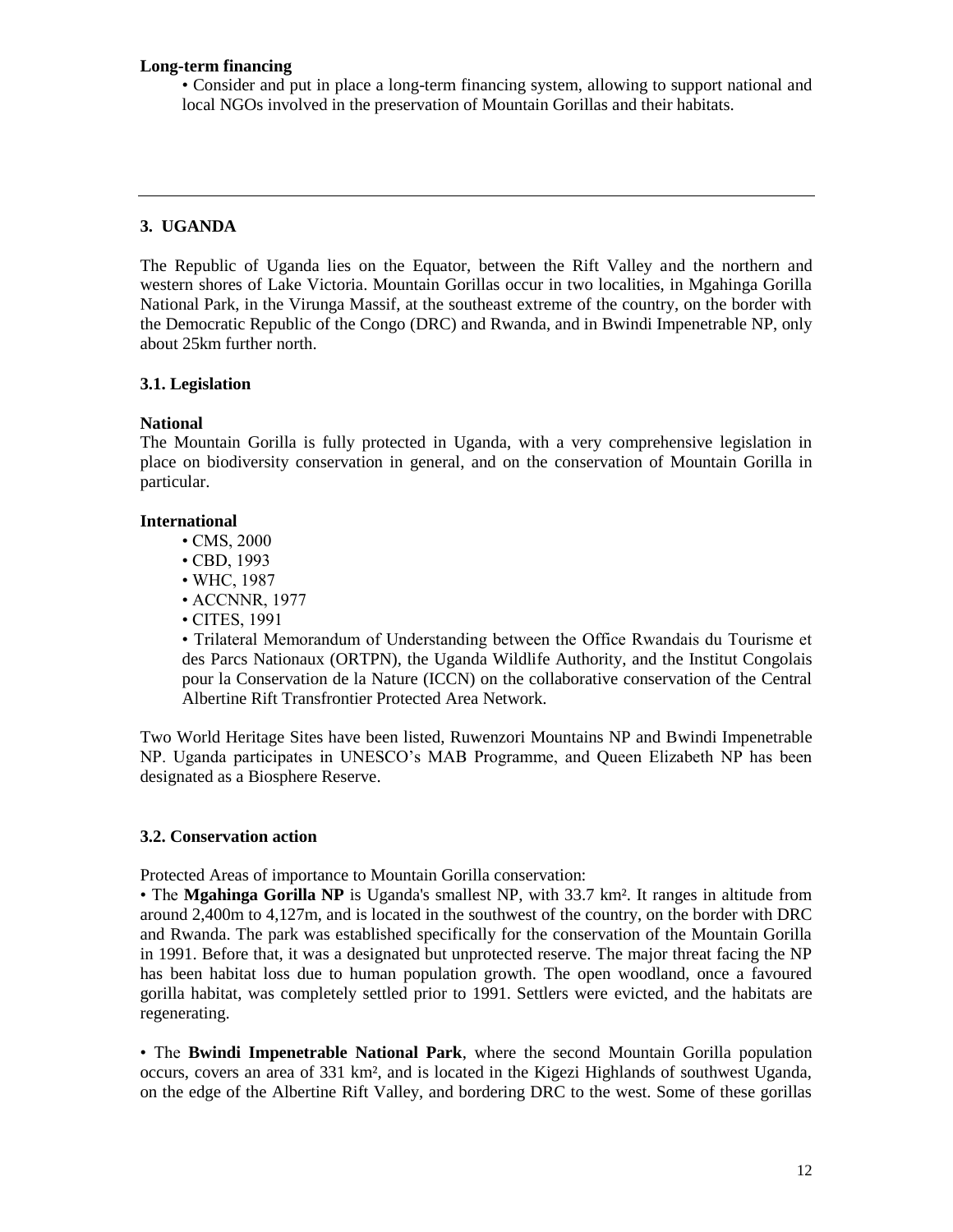occur across the border in DRC as well. The park ranges in altitude from 1,160m to 2,607m. Bwindi gorillas live at lower elevations and are more arboreal than gorillas of the Virungas. There is a greater density of fruit-bearing trees in the gorilla habitats of Bwindi NP than in the Virungas.

## **Current projects/activities with direct or potential implications for Gorillas conservation:**

Prominent gorilla conservation projects have been established in selected areas in an attempt to reverse the trend of declining population sizes. These programmes have pioneered the development of ecotourism, in which tourists pay to visit areas with interesting natural and cultural features. Conservationists also work with local communities to educate people about the value of the wildlife in the area, to eliminate illegal hunting, and to assist communities in developing farming and logging methods that are habitat and gorilla friendly.

• According to the Uganda Wildlife Division (2002a), Uganda has undertaken the rationalisation of the Wildlife Protected Areas System Plan through the 1996 to 1998 Scientific Study, and administered special enforcement programmes in the Species Range Protected Areas (Mgahinga and Bwindi Impenetrable National Parks). In addition, Site Action Programmes have been undertaken by the Government, Regional Action Plans are being developed through the International Gorilla Conservation Programme, and a National Action Plan for conservation and monitoring of the population is being initiated through the Great Apes Survival Project, funded by UNDP.

• Hamilton et al., (2000) and Tamale (1996) described schemes that have been established in Bwindi-Impenetrable National Park to try to mitigate the loss and resentment felt by local people by the establishment of the Park and the concern at the loss of access to local resources. This includes agreements, which allow controlled harvesting of the Park"s resources, retention of some of the tourism revenue and a trust fund to be used partially for community development (Hamilton et al., 2000). Bwindi-Impenetrable National Park opened for Mountain Gorilla tourism in 1993 (IUCN, 1996) and since 1991 about 3,600 tourists have been visiting the park per year generating approximately US \$1 million per year (UNEP-WCMC, 2003a). An overall management plan was prepared jointly by the Institute of Tropical Forest Conservation, CARE Development through Conservation (DTC), and Uganda National Parks although a tourismspecific plan has been in use since the beginning of 1993 (UNEP-WCMC, 2003a). A management plan for Bwindi National Park has been developed, and actions for tourism development, biological inventories etc are now in place (IUCN, 1996).

• A gorilla conservation project was started in Mgahinga in 1992, which included ecological surveys, training of rangers, cessation of illegal activities and the development of tourism (IUCN, 1996).

• Gorilla based tourism has been very successful, and there are programmes to share tourism revenues with local communities. There have, however, been conflicts over revenue-sharing arrangements (Report to CBD, Gov. of Uganda, 1998).

• IGCP, the International Gorilla Conservation Programme was formed in 1991, by three international conservation organisations and three protected area authorities: the African Wildlife Foundation (AWF), Fauna and Flora International (FFI) and the World Wide Fund for Nature (WWF); the Institut Congolais pour la Conservation de la Nature (ICCN), the Office Rwandais de Tourisme et des Parcs Nationaux (ORTPN) and the Uganda Wildlife Authority (UWA). Its goal is the sustainable conservation of Mountain Gorillas and their habitats. It aims to strengthen conservation of Mountain Gorillas in DRC, Uganda and Rwanda, to develop a regional approach to Mountain Gorilla conservation, and to increase cooperation between the protected area authorities of the three range states. This project has been successful in protecting Mountain Gorillas in the Virunga range, despite civil unrest and other setbacks. The IGCP has run a number of projects and is involved in population censuses. It works with national institutions and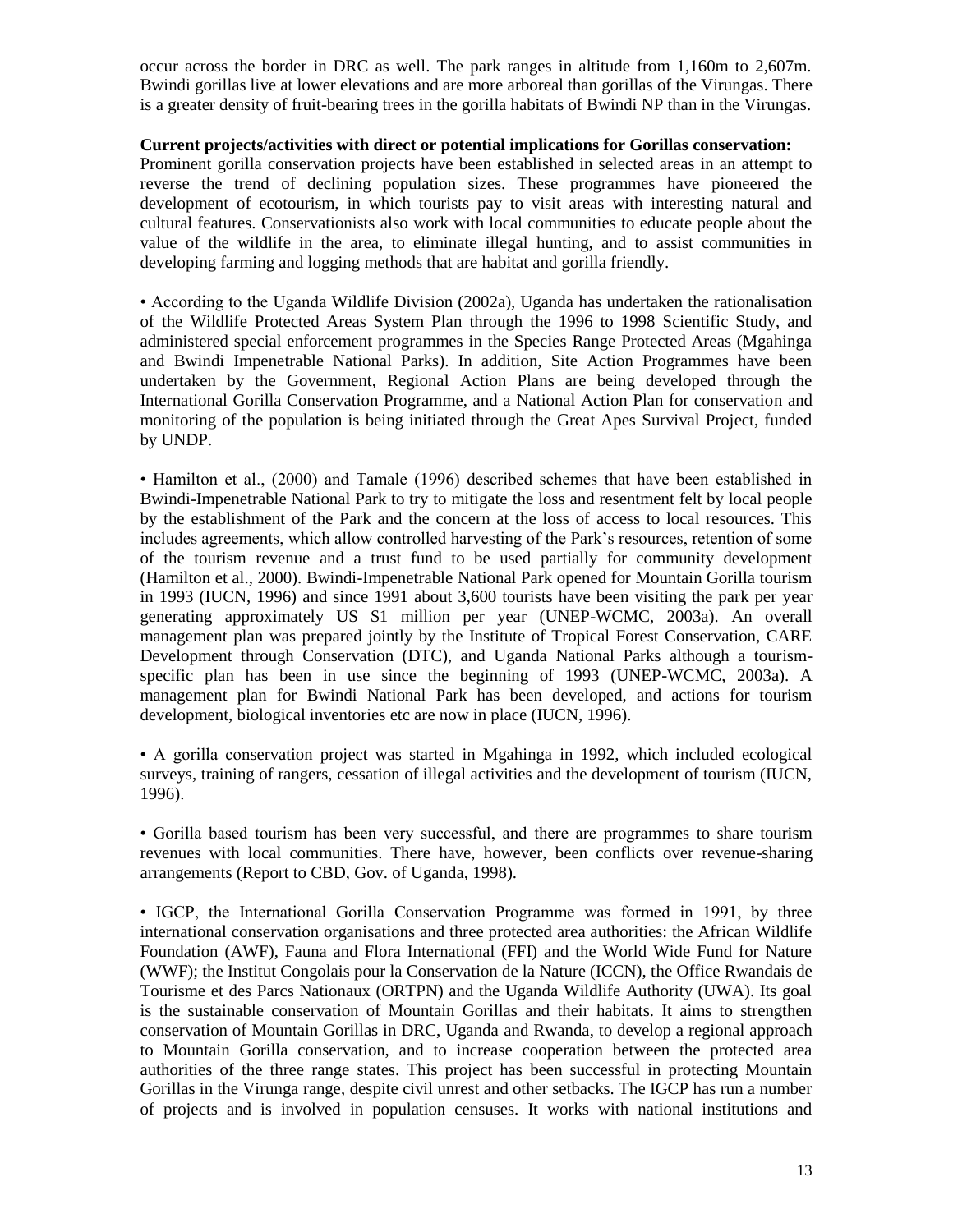agencies to support conservation efforts, strengthen resources and build capacity.

• The Gorilla Organization works to alleviate the pressure on the Mgahinga National Park and Bwindi Impenetrable Forest by supporting the local communities and providing alternative resources. This includes training in sustainable organic agriculture (with KDFA and the Department of Agriculture); support of a local beekeepers' cooperative (KIBECO); and the socioeconomic support of the indigenous Batwa communities (with UOBDU). The organisation runs an extensive education campaign from its resource centre in Kisoro that includes support of wildlife clubs in primary and secondary schools (with Wildlife Clubs of Uganda) and the screening of wildlife documentaries to wide audiences (as an implementing partner of the Great Apes Film Initiative).

## **Research**

• In 1986, the Impenetrable Forest Conservation Project (IFCP) was set up at Ruhija and the site now contains a library, laboratory equipment, and accommodation and facilities for up to 60 people. It has now been developed into the Institute of Tropical Forest Conservation to act as a field station for the Mbarara University of Science (UNEP-WCMC, 2003a). The main aims of the Institute are to systematically list the fauna and flora, initiate conservation programmes, and assess the population, distribution and particular requirements of the Mountain Gorillas (UNEP-WCMC, 2003a).

• Following the establishment of Impenetrable Forest Conservation Project in 1986, the main achievements to date are law-enforcement and also in the areas of inventories and monitoring, research, staff training, and demarcation and securing of park boundaries. In combating the threat of agricultural encroachment from the densely populated areas surrounding the Park, the Uganda Wildlife Authority is assisted by the CARE Development Through Conservation (DTC) and MBIFCT project, which is promoting good relations with the local community via a large-scale agro-forestry programme. In addition to its out-forest work, DTC has also studied in-forest resource use and zoning strategy (UNEP-WCMC, 2003a).

• The Bwindi-Impenetrable Great Ape Project was established in 1996 and aims to achieve a better understanding of the ecological relationship between the Mountain Gorillas and chimpanzees (*Pan troglodytes schweinfurthii*) that both occur in the forest. It involves the study of the behaviour, ecology and habitat of both species. A research station, Camp Kashasha, was built in 1998 (Stanford, 1999).

• In collaboration with Uganda Wildlife Authority, Makerere University runs the Makerere University Biological Field Station in Kibale National Park and Mbarara University runs the Institute of Tropical Forest Conservation in Bwindi Impenetrable National Park (Uganda Wildlife Authority, 2002b).

## **3.3. Needs and recommended priority actions:**

Overwhelming and immediate priorities for Mountain Gorilla conservation are:

## **Nationally:**

From: GRASP 2002 Kinshasa workshop, Trilatéral RDC/Uganda/Rwanda Agreement (January 2004).

## **Policy and legislation**

The Mountain Gorilla is a protected species in all its Range States, and so enforcement of existing legislation and provision of adequate staff and resources are essential, particularly in the face of lack of funds and inaccessibility.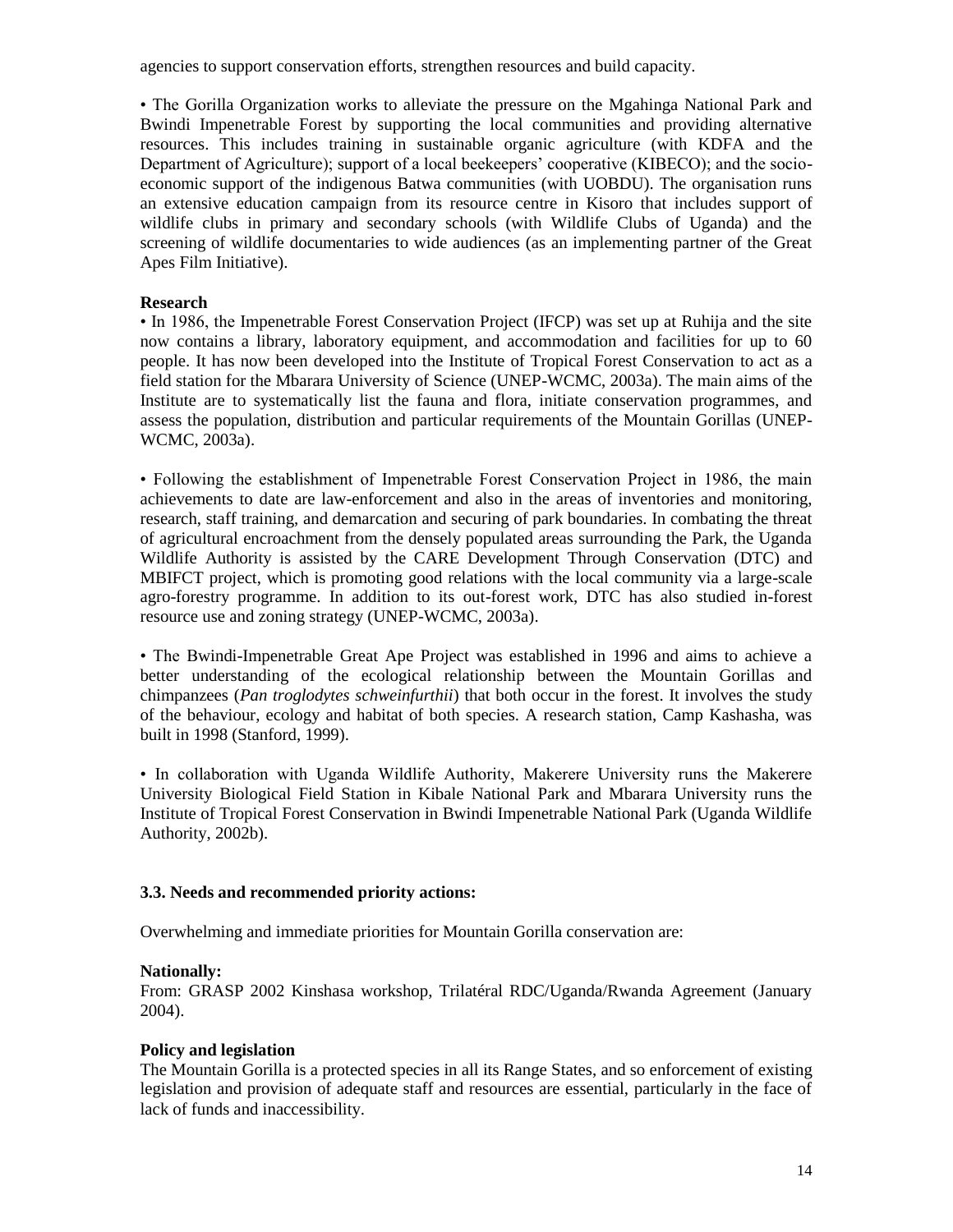• Strengthen the provisions of the law and improve enforcement

• Tourism must be adequately regulated to ensure it is sustainable, and that disturbance and threats to the gorillas are minimal.

• Ensure that moneys generated from gorilla tourism are invested in local communities and in gorilla conservation.

• Policies to ensure the sustainable use of all natural resources should be developed which should minimise damage to gorilla habitat.

• Standards should be developed which minimise the opportunities for disease transmission from humans to gorillas, which could include a health education programme for local residents, good hygiene and waste disposal practice by researchers, tourists and officials in contact with gorillas.

• Complementary policy and legislation in range states should be developed and transboundary agreements made and implemented.

• All range States should be encouraged to participate in inter-governmental agreements such as the CBD, and with FAO.

• Continue to develop and apply transboundary agreements concerning Mountain Gorilla preservation.

#### **Species and habitat protection**

Even though most Mountain Gorillas live within the boundaries of protected areas, there are a number of topics that need consideration to ensure adequate protection of *Gorilla beringei beringei* and its habitat. These include:

• Ensure that there is no further encroachment of agriculture into national parks.

• The effectiveness of protected areas should be strengthened and any ongoing illegal activities should be stopped.

• Rebuild and mitigate damage caused in gorilla habitat as a result of conflict and war.

• Species legislation in each country should be reviewed to ensure that adequate protection is provided.

• Sufficient staff should be employed to ensure adequate protection from poaching and hunting, to regulate tourism and manage gorilla habitat.

• Gorilla Action Survival Plans should be developed by all national authorities.

#### **Monitoring and research**

There are a number of areas that need further research in order to ensure effective and appropriate conservation management. These include:

• Mountain Gorilla taxonomy needs to be clarified to ensure effective conservation and management of the species and subspecies.

• The impact of selective logging, resource harvesting and agricultural encroachment in gorilla habitat should be assessed.

• Continued monitoring of the population numbers and status should be ensured.

• The impacts of tourism, including the risk of transfer of parasites and disease from humans to gorillas should be assessed.

#### **Public awareness and training**

• Community conservation projects and sustainable use projects in the management of gorilla habitat and gorilla tourism should be developed.

• Developed countries and aid agencies should be encouraged to support conservation initiatives for the Mountain Gorilla.

#### **Community development**

• Contribution of Mountain Gorilla conservation to the economic development of the